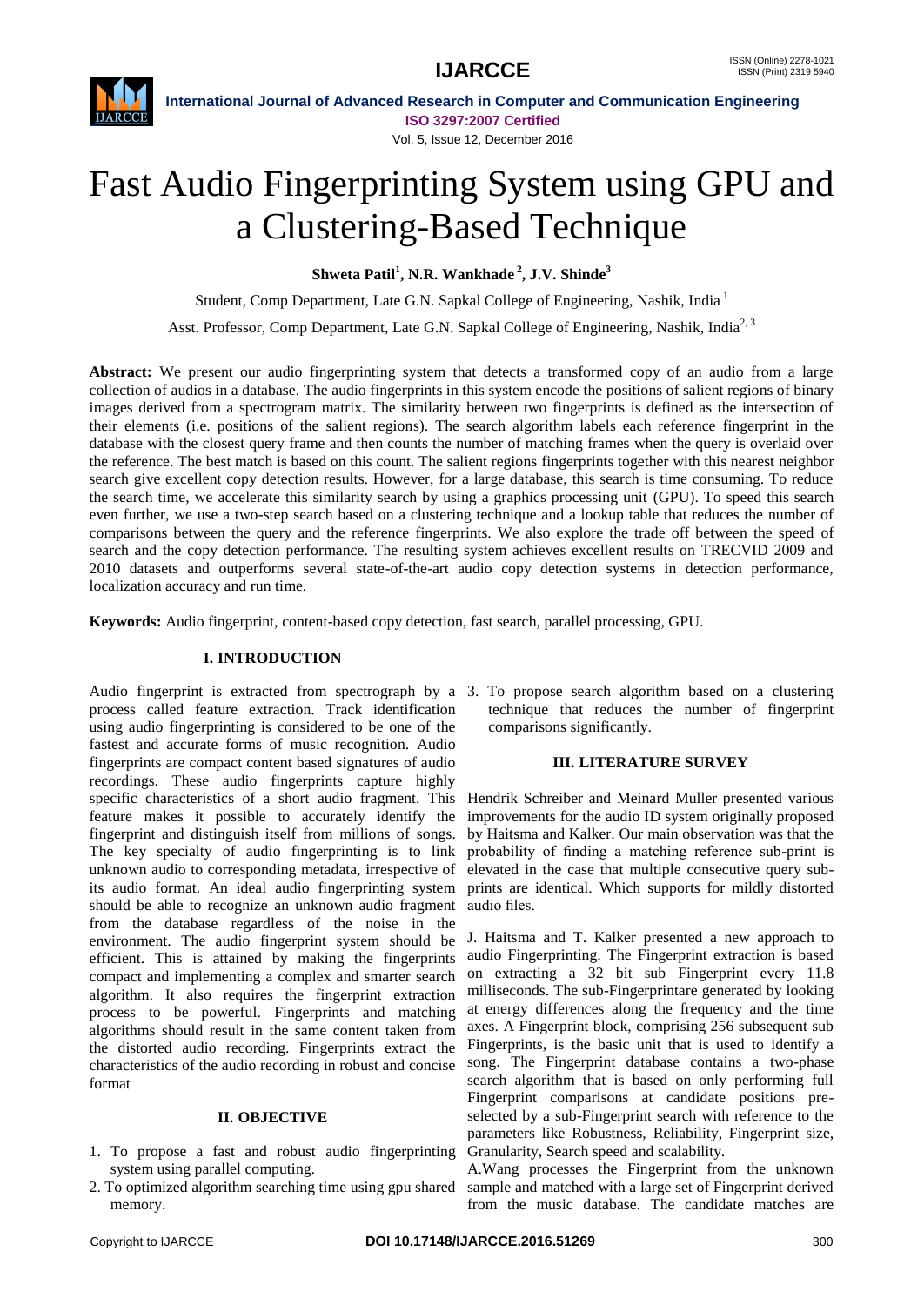

**International Journal of Advanced Research in Computer and Communication Engineering ISO 3297:2007 Certified**

Vol. 5, Issue 12, December 2016

subsequently evaluated for correctness of match. Some parallel implementation is introduced and tested over a guiding principles for the attributes to use as Fingerprint large database of more than 11,600 hours of audio. A GPU are that they should be temporally localized, translation is used to parallelize two parts of the system leading to an invariant, robust, and sufficiently entropic. The temporal locality guideline suggests that each Fingerprint hash is calculated using audio samples near a corresponding point in time, so that distant events do not affect the hash.

### **IV. RELATED WOK**

A review of audio copy detection systems shows three main approaches to accelerate fingerprint search: binary search, hashing-based search and approximate search. The Another technique that reduces search time and energy difference fingerprint, where a binary fingerprint complexity is starting from the fact that search time is encodes the energy differences along the frequency and the time axes, figures among the fastest CBCD systems. The binary representation of the fingerprints makes the search very fast. However, this fast search results in a modest performance compared to other methods. Regions around selected points from the maxima in the Melfiltered spectrum are encoded to generate binary fingerprints. Compared to, this approach improved significantly the detection accuracy while maintaining a fast search. Local regions of the spectrogram image are transformed into a set of 32 bit vectors, and a classical hash table is used to perform the search. In the Shazam system, several time-frequency points are chosen from the spectrogram. Compact signatures representing peak pairs are then generated to form fingerprint hashes that allow very fast search. Approximate searching techniques such as Locality Sensitive Hashing (LSH) are used in several works to accelerate the search. Wavelets with the largest magnitude are selected from spectrogram, and LSH is used to accelerate fingerprint similarity search. Although more robust than and this system is computationally very expensive. A comparative study in terms of detection accuracy and computation time can be found. The Weighted Audio Spectrum Flatness (WASF) is used as audio features, and LSH is adapted to compute the dissimilarity between two WASF features. LSH is used in many works to accelerate the search, but it is slower than the hashing-based search.

Recently, Graphics Processing Units (GPUs) have been used to accelerate scientific computations. Using GPU to accelerate large-scale applications became easier with NVIDIA"s CUDA platform. Several GPU implementations of widely used algorithms such as knearest neighbor and LSH are available and can be used for audio copy detection. A GPU implementation of the neighbor search between the reference and query algorithm has been modified to perform advertisement detection. Compared to its CPU implementation, this GPU GPU based nearest neighbor search is used in search the resulting spectrogram into a set of 2-D binary images. not include a description of the GPU implementations. A binary image.

overall speedup of a factor of 5. The authors also explored the use of three GPUs instead of only one allowing them to further improve performance by a factor of 3 on some parts of the system.

In another work, the computation of the cross-correlation between two audio windows is accelerated using a GPU . The database used to test this algorithm is very small (1 hour), and the GPU lead to a moderate improvement by a factor of 2 (compared to the CPU implementation). In related to the size of the database, the authors partitioned the database of 100,000 songs into 10 sub-databases. The search then executes 10 independent processes on different machines. It divides the fingerprints database into several parts, and the search algorithm is executed in parallel based on the Message Passing Interface (MPI) standard. Clustering techniques have been used in several works to avoiding exhaustive search. In binary fingerprints of the reference videos are grouped into k different clusters, and only fingerprints that belong to the cluster closest to the query fingerprint are searched to find a match. The algorithm continues to examine other clusters if a match is not found. The problem in using this strategy is the possibility of visiting all the k clusters before a match is found resulting in an exhaustive search.

# **V. PROPOSED SYSTEM**



Metric Permutation Table algorithm speeds up the search In a typical CBCD task, we search for a query audio in a of digital images. A GPU implementation of the nearest database of reference audio files (containing copyrighted fingerprint is then described in, where the copy detection one of these reference audio files. For this task, we first implementation improves speed by a factor of 70. Similar transform the audio signal into a spectrogram. We convert through millions of fingerprints. However, these papers do Finally, we extract the top-d salient regions from each or original audio content) to see if the query is a copy of extract robust audio fingerprints from these reference audio files. To extract these fingerprints, we first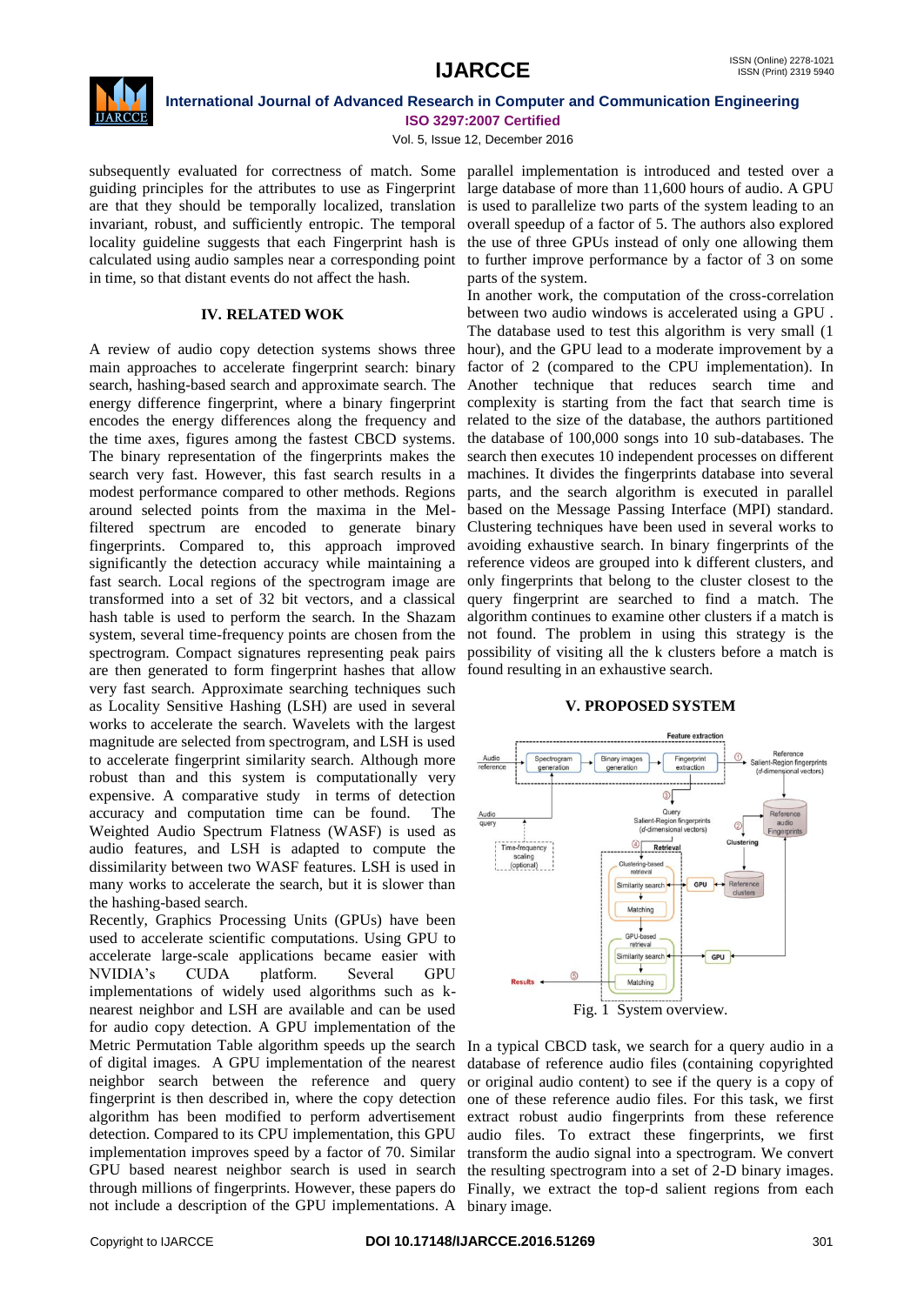

# **International Journal of Advanced Research in Computer and Communication Engineering ISO 3297:2007 Certified**

Vol. 5, Issue 12, December 2016

Each Salient-Regions fingerprint is represented by a d-The positions of these 6 salient tiles represent the compact dimensional vector, which contains the positions of the fingerprint. Adding more information to the spectrogram selected salient regions only, and stored into a reference here does not increase the complexity of our system, since fingerprint database. Once all reference fingerprints have this spectrogram will be converted into compact been generated, a k-means like clustering algorithm groups the reference fingerprints into different clusters. These clusters are then used to accelerate the fingerprint search. Query fingerprints are extracted in the same way with an optional time-frequency scaling step (resampling) that reduces the speed difference between the query and the reference. Fingerprint retrieval is a two-step search: clustering-based retrieval followed by a GPU-based retrieval. This two step retrieval reduces the search time fact, a large frame advance can prevent matching of query by several orders of magnitude. In this two-step search and reference frames when the start of the query is not algorithm, a similarity search is performed using either the synchronized with the start of the reference. reference clusters (in case of clustering-based retrieval) or the original references (in case of GPU-based retrieval) to B. Retrival find the closest query fingerprint for each reference Once all the reference and query fingerprints have been fingerprint. This similarity search associates with each reference fingerprint a query frame number corresponding to the best matching query fingerprint. The similarity search is followed by a matching step that associates a matching score between each reference file and the query. This matching step produces the final results and determines if the query is a copy of a reference audio file.

# A. Feature Extractions

The feature extraction step is shown in Fig. 2. The spectrogram matrix in this figure represents the intensity of the signal at any given time and frequency. Finally, each binary image is divided into small square tiles of size  $11 \times 11$  resulting in 744 tiles2. The sum of all the 121 elements within each tile is computed to obtain a quantized image. Then, a few salient tiles that have the highest sums are selected. The fingerprint encodes the positions of these salient tiles and eliminates their sums. The example in Fig. 2 shows a binary image divided into 16 tiles ( $D = 16$ ) and 6 salient tiles ( $d = 6$ ) are selected.



Fig. 2 Feature extraction with 16 tiles ( $D=16$ ) and 6 salient tiles  $(d = 6)$  from quanized binary image derived from the spectrogram matrix.

signatures. These parameters are not critical to our system, and changing their values to a certain degree will not affect the system performance. Each spectrogram matrix is composed of 333 consecutive spectrograms derived from 96 ms windows with a frame advance of 3 ms. Second, the large overlap (1-sec frame length with 24 ms frame advance) is chosen to overcome the lack of synchronization between the query and the reference. In

created, a search is performed to see if the query is a copy of an original audio in the reference database. Two principal steps for the retrieval process are:

**Similarity search:** Each reference frame is labeled with the frame number of its closest query fingerprint. The query consists of a number of frames, say n. For each query frame we compute its fingerprint as shown in Fig. 2 Similarly, each reference consists of a number of frames m, with a fingerprint extracted for each frame as shown in Fig. 2. For the fingerprint corresponding to each reference frame, we find the closest query fingerprint. The query frame number of this closest query fingerprint is then associated with that reference frame. In other words, in similarity search, we are associating a query frame number to each reference frame through this search. In this similarity search, the similarity measure is equal to the number of salient positions that coincide (i.e. intersection between reference and query fingerprint elements). Each reference frame is then labeled with the frame number of the closest query fingerprint. The total number of frame matches in the similarity search between a query (containing n frames) and a reference (containing m frames) is  $n \times m$  (the total computing is proportional to  $n \times$  $m \times d$ ).

**Matching**: After the closest query frame has been found for each reference frame, the total number of reference frames that match the query frame-synchronously is computed: We move the query over the reference, and we count the number of reference frames that match exactly the query frame number for each alignment. This count represents the confidence in the match between the query and the reference.

## **VI. ALGORITHM**

The similarity between two fingerprints is defined as the intersection between the elements of these two fingerprints. For example, if  $F1 = \{1, 3, 4, 6, 8\}$  and  $F2$  $=\{1, 2, 4, 7, 9\}$ , then similarity (F1, F2) = count  $\{1, 4\}$  =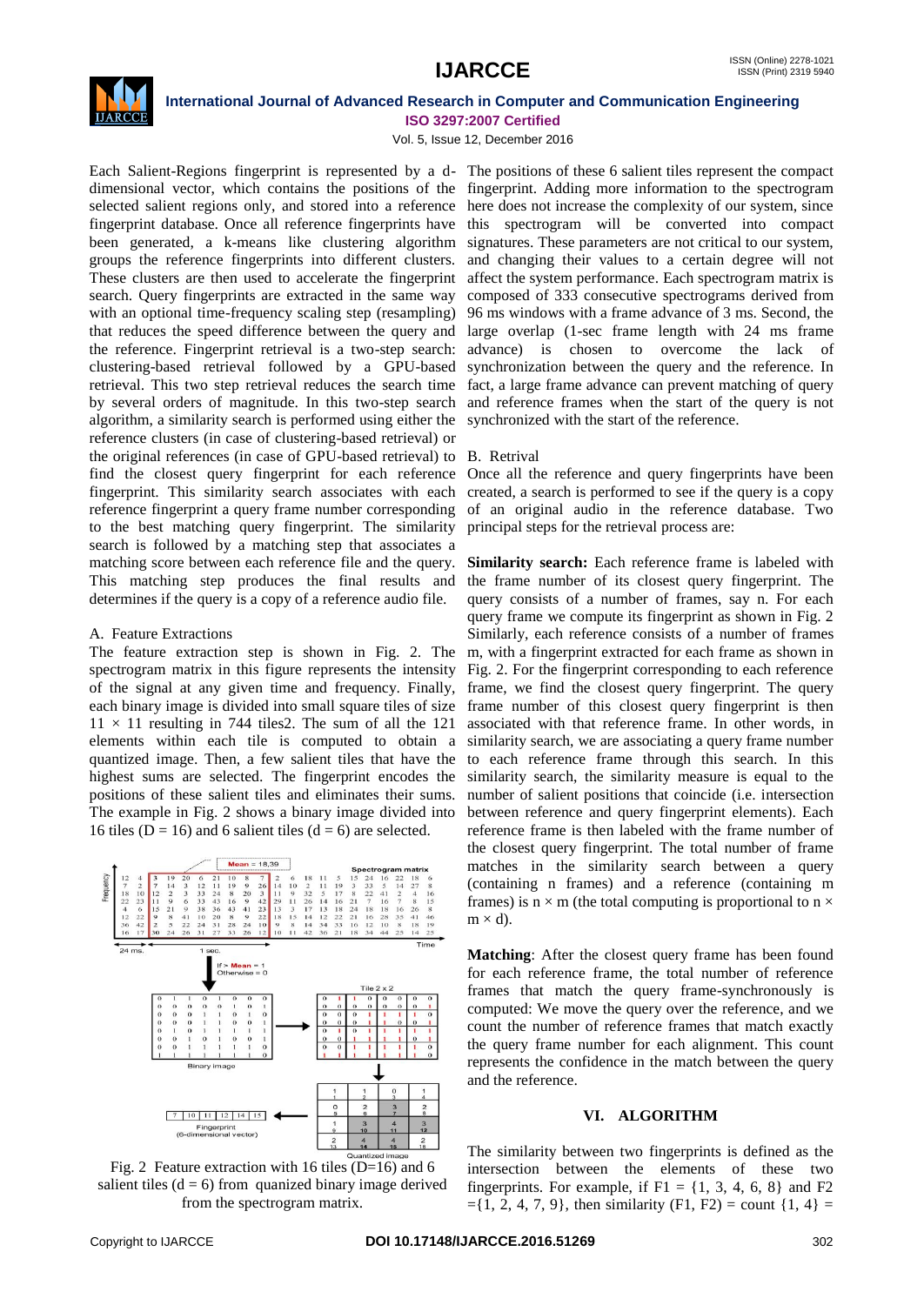

1:  $\sin = 0$ 

 $4: hash[i] = 0$ 5: **end for**

8: **end for**

11: **end for**

search

5:  $max = 0$ 6:  $\sin = 0$ 7:  $pos = -1$ 

11: **end for**

14: **end for**

**International Journal of Advanced Research in Computer and Communication Engineering ISO 3297:2007 Certified**

Vol. 5, Issue 12, December 2016

2. Formally, for two fingerprints F1 and F2, the similarity 7: **end for** between them is: **Algorithm 1** Hashing-based similarity computation

**Input:** Two vectors v1 and v2 of size d **Output:** The similarity between v1 and v2

2: create a vector hash of size D

8: **end for** 9: **return** sim

# **VII. ALGORITHM WORK**

The hashing-based algorithm (Algorithm 1) converts one

3: **for**  $i = 1$  to  $D$  **do** 6: **for** i = 1 to d **do** 7: hash $[v1[i]] = 1$ 9: **for** i = 1 to d, **do** 10:  $\sin = \sin + \text{hash}[v2[i]]$ 12: **return** sim **Algorithm 1a** GPU kernel of hashing-based similarity **Input:** reference fingerprints, query fingerprints **Output:** the closest query frame to each reference frame 1: create a vector hash of size D in shared memory 2: create a vector ref of size d in registers/local memory 3: **for** each thread **do** 4: load in ref one d-dimensional reference frame from global memory 8: **for** each query frame n in global memory **do** 9: **for**  $i = 1$  to  $D$  **do** 10: hash $[i] = 0$ 12: **for**  $i = 1$  to  $d$  **do** 13: hash[queryframe[n][i]] = 1 15: synchronize threads 16: **for**  $i = 1$  to  $d$  **do** 17:  $\sin = \sin + \text{hash}[\text{ref}[i]]$ 19: **if** (sim > max) **then** d-dimensional fingerprint (vector v1) into a vector of D

- 18: **end for**  $20: max = sim$
- $21: pos = n$
- 22: **end if**
- 23: **end for**
- 24: **end for**
- 25: results [threadId] = pos
- 26: **return** results

**Algorithm 2** Similarity computation without hashing **Input:** Two vectors v1 and v2 of size d **Output:** The similarity between v1 and v2 1:  $\sin = 0$ 2: **for**  $i = 1$  to  $d$  **do** 3: **for**  $j = 1$  to  $d$  **do** 4: **if**  $(v1(i) = v2(j))$  **then**  $5: \text{sim} = \text{sim} + 1$ 

6: **end if**

dimensions  $(d \ll D)$ , and then looks for matching entries of the second d-dimensional fingerprint in this Ddimensional vector (See Fig. 2 for definition of d and D). This algorithm has a linear time complexity. However, memory is a critical commodity on a GPU, and a Ddimensional vector, for every thread, may drain GPU"s resources (in our experiments  $D = 744$  compared to a maximum  $d = 44$ ). The first step in any GPU implementation is to transfer data from the host (CPU memory) to the device (GPU memories). Since the GPU has limited memory space, we process the reference set by portion. We transfer a reference portion to the GPU"s global memory, and we perform the similarity search on this portion, then we process the next portion until all reference fingerprints have been processed. The number of query fingerprints is small and all the query fingerprints are transferred to the global memory. Once query and reference fingerprints are transferred into global memory, the GPU launches a kernel that performs the parallel portion of the application. In this kernel, hundreds of threads are executed in parallel, where each of them finds the frame number of the closest query fingerprint for one reference fingerprint. Algorithm 1a presents the proposed kernel, where the input are the reference and query fingerprints (loaded into global memory) and the output is a vector containing the frame number of the closest query fingerprint for each reference fingerprint. This similarity search uses the hashing-based algorithm. Each thread in this kernel starts by loading one d-dimensional reference fingerprint into registers or local memory (depending on dimension d: if there are not enough registers, then local memory is used to store one reference fingerprint for each thread). A D-dimensional vector (named hash) is created in shared memory to hash the elements of the query. It is also possible to switch the places for storing these variables by using the hash vector to hash the reference instead of the query.

# **VIII. MATHEMATICAL MODEL**

Let system s can be defined as  $s = \{ A, As, B, Fd, C, R, \}$ Gm, O }  $A =$  Audio refrence file.  $A = \{ a1, a2, a3, \dots, an \}$ As = Audio sectogram generation.  $As = \{ as1, as2, as3,............ asn\}$ B= Set of binary images generated from audio.

 $B = \{ b1, b2, b3, \dots, bn \}$ 

- Fd= Set of fingerprint for each audio file.
- Fd = { fd1, fd2, fd3,............. fdn}
- C= Set of refrence cluster of audio fingerprint.